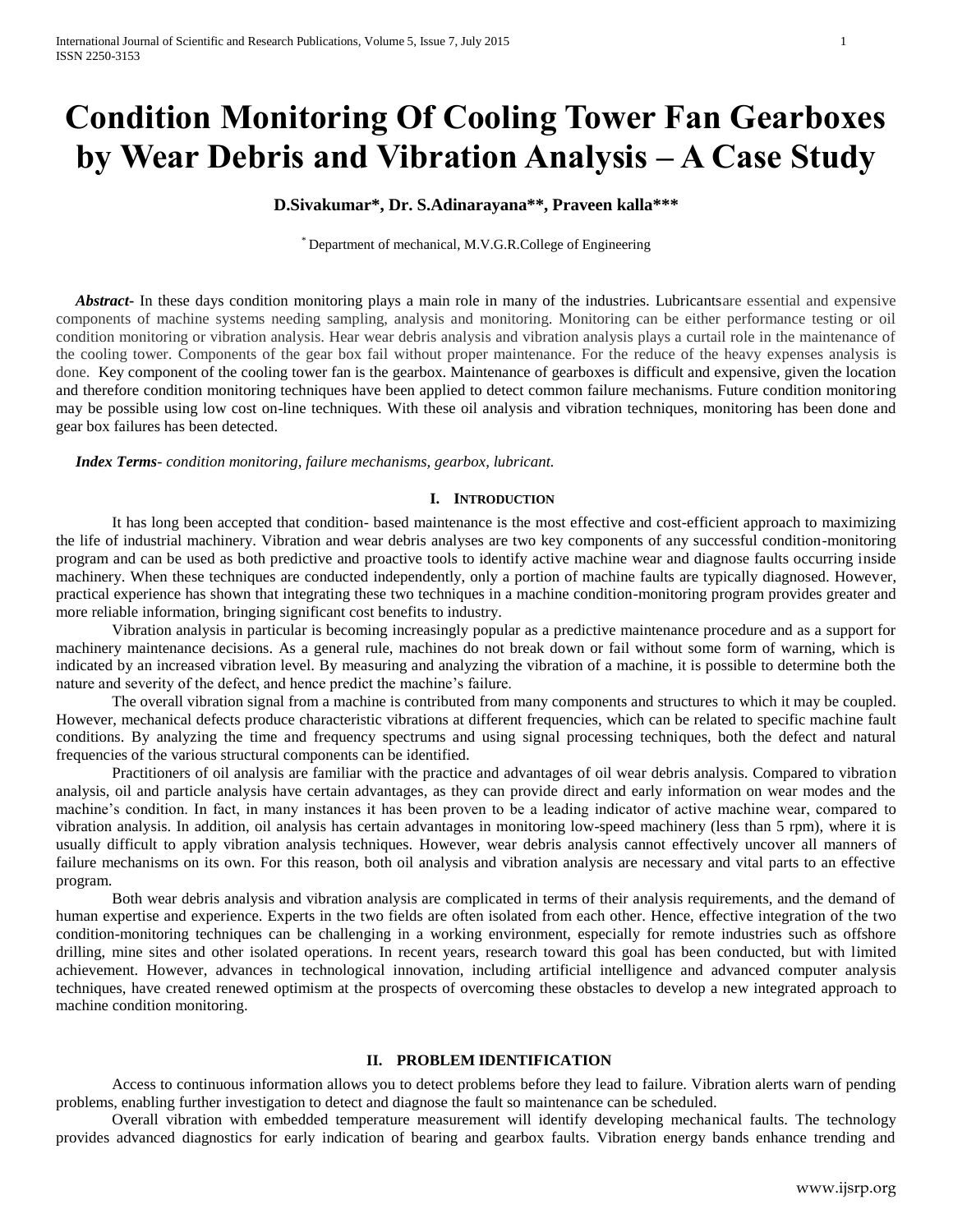International Journal of Scientific and Research Publications, Volume 5, Issue 7, July 2015 2 ISSN 2250-3153

alarming, making it easier to interpret the data. More detailed information can be accessed through high resolution spectra and waveform data.

Trend values can be compared against appropriate alert levels, informing you when the condition of the gearbox or motor is deteriorating — as well as providing the underlying cause of the problem. Vibration monitoring data is communicated over a selforganizing Smart Wireless network, removing the additional costs associated with running cables.

Some of the problem identifications are:

#### **Bearing Defects:**

Bearings often operate under heavy, variable load and extreme environmental conditions. Because of the force applied to bearings in a cooling tower, defects often progress quickly and lead to friction, bearing damage, and gearbox failure.

## **Shaft Misalignment:**

Due to the length of the shaft in a cooling tower and the thermal changes that the shaft experiences, misalignment are a common issue. Stress inside the shaft can damage couplings, cause bearing fatigue, and even lead to shaft breakage.

### **Broken/Chipped/Worn Teeth:**

Shaft misalignment causes increased load on the input gear, which causes bad meshing of the gears and generates debris. Damaged and misaligned gears can result in failure of the gearbox.

#### **Coupling Issue:**

Excessive shaft misalignment can damage the coupling, which can lead to shaft separation. Severe coupling damage can lead to gearbox failure, damaged shafts, and rotor cracks.

#### **Insufficient Lubrication:**

The extreme conditions of the cooling tower often lead to issues with lubrication. Bearing wear and gear teeth damage caused by insufficient lubrication contributes to premature equipment failure. However, the inaccessibility of a cooling tower makes it virtually impossible to perform accurate grease and oil analysis.

#### **Steps Involved overcoming the Problem:**

The two types of analysis to overcome the problem:

- 1. Oil Analysis.
- 2. Vibration Analysis.

#### **III. EXPERIMENTAL PROCEDURE**

#### **OIL ANALYSIS**

In order to reduce the failure and to reduce vibrations, an oil analysis is performed.

## **Tan Preparation**:

Materials required for Tan preparation:

The materials required for Tan preparation are,Tan table chart, Reagent 'C' chemical for tan, 2ml sample oil, Reagent d (200ml distil water + 2gm KOH pallets).

## **Procedure**:

Take 25ml cylinder + add 10ml of reagent c followed by 2ml of sample oil.Then titrate with reagent d up to the end point.Conclusion is that the solution should turn to pink in colour.

#### **Preparation of Moisture**:

The materials required for the preparation of moisture are, Reagent 'A' – 15 ml,5ML sample oil, Reagent B 15 drops, Hydro Gauge.

#### **Procedure**:

Take 15ml of reagent 'A' in cylinder tube.Add 5ml of sample oil pour the mixture into the hydro gauge.Take a cap and pore 15 drops of reagent 'B' in the cap and dip it into hydroguage close the cap.Shake for 2minutes so that the mixture can absorb.

## **Preparation of Viscosity:**

Materials required for the preparation of viscosity are,KinematicViscoBatha, Capillary Tube, Stop Watch, Rubber Ball, Sample Oil, Syringe, Calculator, Capillary Tube Chart, Oil Grade Chart

## **Procedure**:

First set the temp to 40deg C for lubrication oil (except engine oil).Select the tube as per oil grade given by the customer and we should find the range. After finding the range we can select the tube by capillary tube chart after that insert the tube to K.V bath then pour the oil 7ml in the tube and heat the sample for 15-20 min.It gets heated and with the help of rubber ball suck the sample oil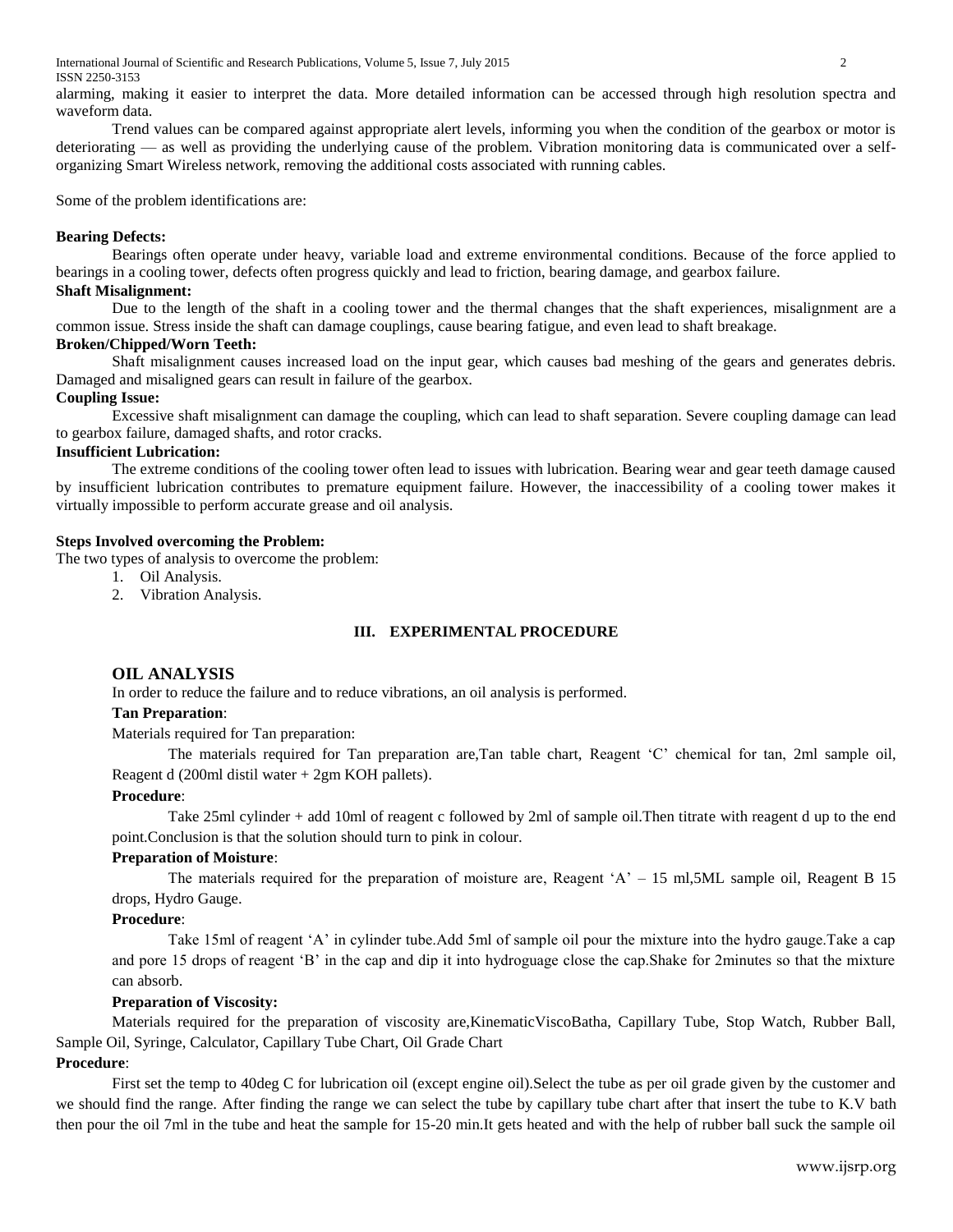International Journal of Scientific and Research Publications, Volume 5, Issue 7, July 2015 3 ISSN 2250-3153

from the capillary tube the capillary tube has 2marks namely upper mark and lower mark when the sample touches the upper mark.Start stop watch and calculate how much time it takes for sample oil for travelling from upper path to lower path after that note the time in seconds multiply the time with capillary constant value no.

#### **Slide preparation:**

Materials required for slide preparation are ferrogram maker, glass slide, cleaner liquid, oil sample

Procedure:

First keep the slide on the ferrogram maker and add some oil sample to the tube installed in ferrogram maker now on the ferrogram maker so that the oil flows on the slide and the impurities in the oil attach to the slide.

## **VIBRATION ANALYSIS**

It can forecast potential machinery problems and pinpoint their cause. Further the same provides periodic condition monitoring using instrumentation. A database is developed to record performance, establish machine histories, assist maintenance diagnostics and extend machinery reliability. Problems detected include imbalance, misalignment, motor and electrical defects, gear train defects, and bearing defects.

Generally, a set of instruments consisting of accelerometers, FFT analyser, recorder and set of cables are used to obtain spectral plots. If the hardware is interfaced with fault diagnostic system to the computerized maintenance management system, then suitable signals can provide information to the operator or maintenance staff.

The steps included in the Vibration Analysis are:

Using FFT Analyser Collect the XYZ Axis Readings.

#### **IV. RESULTS AND DISCUSSION**

The experiment is done and the Oil Analysis and the Vibrational Analysis reports are as shown in the figure below.

#### **Oil Analysis Report For Cooling Tower 1A:**

| PREVENTIVE MAINTENANCE (OIL ANALYSIS REPORT) |                                |                                                                                                                    |  |  |
|----------------------------------------------|--------------------------------|--------------------------------------------------------------------------------------------------------------------|--|--|
| <b>DATE</b>                                  | <b>MACHINE CONDITION INDEX</b> | <b>Remarks / Actions</b>                                                                                           |  |  |
| $4-Jan-14$                                   | 3.1                            | Oil sample tested found no abnormalities. Vibration Limits are with in<br>range. (Oil Report attached)             |  |  |
| $2$ -Feb-14                                  | 4                              | Oil sample tested found no abnormalities. Vibration Limits are with in<br>range. (Oil Report attached)             |  |  |
| $06$ -Mar-14                                 | 4.3                            | Oil sample tested found no abnormalities. Vibration Limits are with in<br>range. (Oil Report attached)             |  |  |
| $01-Apr-14$                                  | 4.8                            | Oil sample tested found no abnormalities. Vibration Limits are with in<br>range. (Oil Report attached)             |  |  |
| 03-May-14                                    | 5.1                            | Oil sample tested found no abnormalities. Vibration Limits are with in<br>range. (Oil Report attached)             |  |  |
| $07$ -Jun-14                                 | 9.5                            | Oil sample tested found warning . Vibration Limits are Also Raising trend.<br>(Oil Report attached)                |  |  |
| $02$ -Jul-14                                 | 14.2                           | Oil inspected, found metal particals gear box dismentled and<br>inspetcedpinoin damaged, new spare pinoinrepalced. |  |  |
| 04-Aug-14                                    | 4.2                            | Oil sample tested found no abnormalities. Vibration Limits are with in<br>range. (Oil Report attached)             |  |  |
| $09-Sep-14$                                  | 4.5                            | Oil sample tested found no abnormalities. Vibration Limits are with in<br>range. (Oil Report attached)             |  |  |
| $05$ -Oct-14                                 | 5                              | Oil sample tested found no abnormalities. Vibration Limits are with in<br>range. (Oil Report attached)             |  |  |
| $02-Nov-14$                                  | 5.1                            | Oil sample tested found no abnormalities. Vibration Limits are with in<br>range. (Oil Report attached)             |  |  |
| $05$ -Dec-14                                 | 5.5                            | Oil sample tested found no abnormalities. Vibration Limits are with in<br>range. (Oil Report attached)             |  |  |

Table 1. MACHINE CONDITION INDEX ACCORDING TO ISO ISO 4406-1996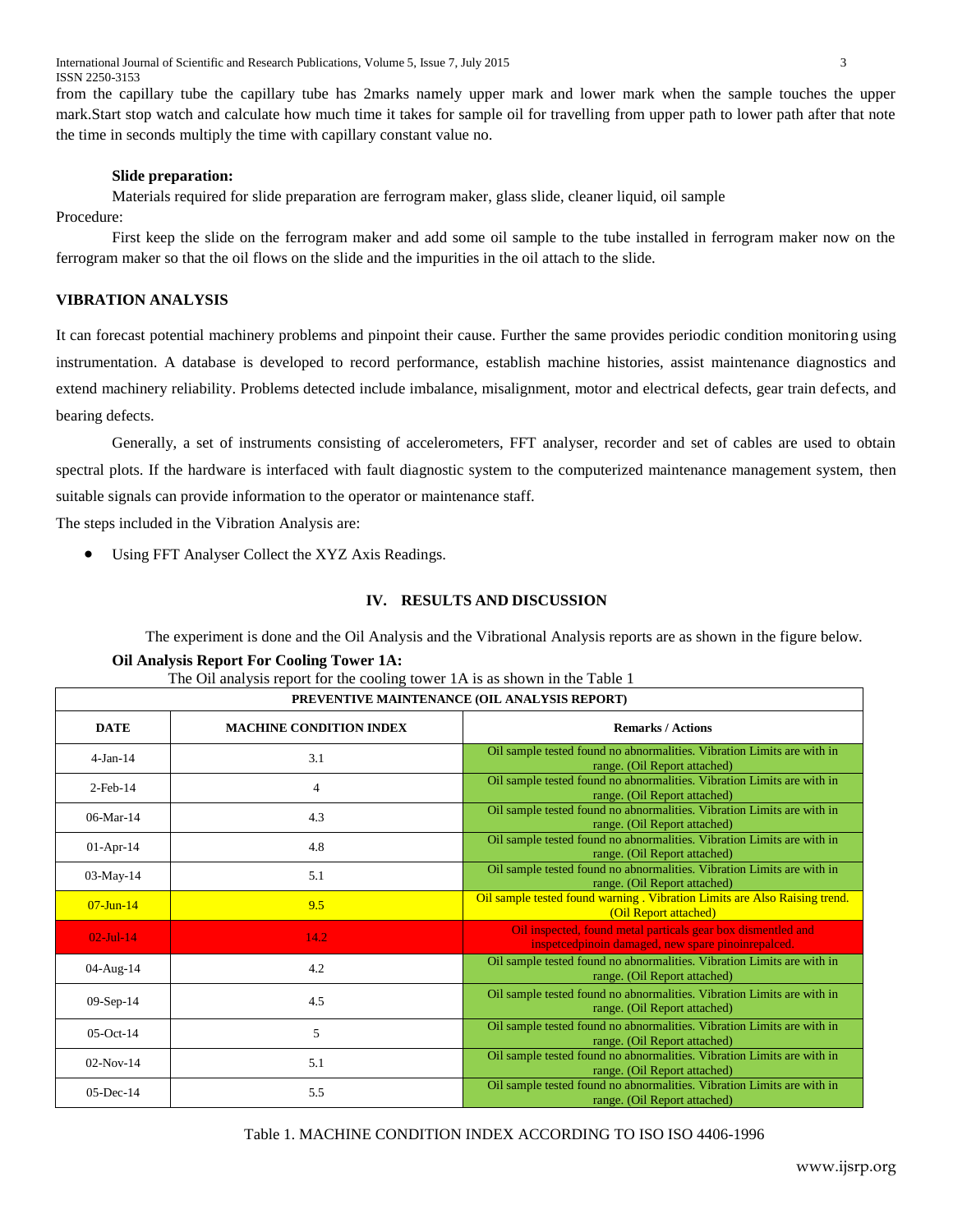

## **Vibrational Analysis Report For Cooling Tower 1A**:

The Vibrational analysis report for the cooling tower 1A is as shown in the figure.

| PREVENTIVE MAINTENANCE (VIBRATION ANALYSIS REPORT) |                       |                       |                       |                              |                       |                       |                                                                                                                       |  |
|----------------------------------------------------|-----------------------|-----------------------|-----------------------|------------------------------|-----------------------|-----------------------|-----------------------------------------------------------------------------------------------------------------------|--|
| <b>1A - COOLING TOWER FAN GEARBOX</b>              |                       |                       |                       |                              |                       |                       |                                                                                                                       |  |
|                                                    |                       |                       |                       | Vibration (Velocity) mm/sec. |                       |                       |                                                                                                                       |  |
| <b>DATE</b>                                        | <b>DRIVE END</b>      |                       |                       | <b>NON DRIVE END</b>         |                       |                       |                                                                                                                       |  |
|                                                    | <b>Horizontal</b>     | <b>Vertical</b>       | <b>Axial</b>          | <b>Horizontal</b>            | <b>Vertical</b>       | <b>Axial</b>          |                                                                                                                       |  |
|                                                    | Min - Max<br>(mm/sec) | Min - Max<br>(mm/sec) | Min - Max<br>(mm/sec) | Min - Max<br>(mm/sec)        | Min - Max<br>(mm/sec) | Min - Max<br>(mm/sec) | <b>Remarks / Actions</b>                                                                                              |  |
|                                                    | $3.0$ to $5.0$        | 3.0 to 5.0            | 5.0 to 8.0            | $3.0$ to $5.0$               | $3.0$ to $5.0$        | $5.0$ to $8.0$        |                                                                                                                       |  |
| $4-Jan-14$                                         | 3.6                   | 3.7                   | 5.9                   | 3.3                          | 2.3                   | 5.9                   | Oil sample tested found no abnormalities.<br>Vibration Limits are with in range. (Oil Report<br>attached)             |  |
| $2$ -Feb-14                                        | 3.6                   | 3.6                   | 6.5                   | 3.4                          | 3.5                   | 6.8                   | Oil sample tested found no abnormalities.<br>Vibration Limits are with in range. (Oil Report<br>attached)             |  |
| $06-Mar-14$                                        | 3.7                   | 3.3                   | 7.1                   | 3.3                          | 4.0                   | 7.3                   | Oil sample tested found no abnormalities.<br>Vibration Limits are with in range. (Oil Report<br>attached)             |  |
| $01-Apr-14$                                        | 3.7                   | 3.4                   | 7.9                   | 3.8                          | 2.8                   | 7.9                   | Oil sample tested found no abnormalities.<br>Vibration Limits are with in range. (Oil Report<br>attached)             |  |
| 03-May-14                                          | 3.9                   | 3.5                   | 8.3                   | 4.5                          | 3.5                   | 8.1                   | Oil sample tested found Alert. Vibration Limits<br>are Also Raising trend. (Oil Report attached)                      |  |
| $07$ -Jun-14                                       | 4.3                   | 3.9                   | 8.6                   | 4.9                          | 3.3                   | 8.5                   | Oil sample tested found warning. Vibration<br>Limits are Also Raising trend. (Oil Report<br>attached)                 |  |
| $02$ -Jul-14                                       | 5.8                   | 6.0                   | 9.3                   | 6.1                          | 5.9                   | 9.6                   | Oil inspected, found metal particals gear box<br>dismentled and inspetcedpinoin damaged, new<br>spare pinoinrepalced. |  |
| 04-Aug-14                                          | 3.6                   | 3.0                   | 5.5                   | 3.5                          | 3.3                   | 5.5                   | Oil sample tested found no abnormalities.<br>Vibration Limits are with in range. (Oil Report<br>attached)             |  |
| $09-Sep-14$                                        | 3.5                   | 3.1                   | 5.1                   | 3.6                          | 3.5                   | 5.1                   | Oil sample tested found no abnormalities.<br>Vibration Limits are with in range. (Oil Report<br>attached)             |  |
| $05-Oct-14$                                        | 3.6                   | 3.1                   | 4.5                   | 3.6                          | 3.5                   | 5.1                   | Oil sample tested found no abnormalities.<br>Vibration Limits are with in range. (Oil Report<br>attached)             |  |
| $02-Nov-14$                                        | 3.6                   | 3.4                   | 5.1                   | 3.7                          | 3.6                   | 5.1                   | Oil sample tested found no abnormalities.<br>Vibration Limits are with in range. (Oil Report<br>attached)             |  |
| $05$ -Dec-14                                       | 3.7                   | 3.3                   | 4.8                   | 3.8                          | 3.6                   | 5.3                   | Oil sample tested found no abnormalities.<br>Vibration Limits are with in range. (Oil Report<br>attached)             |  |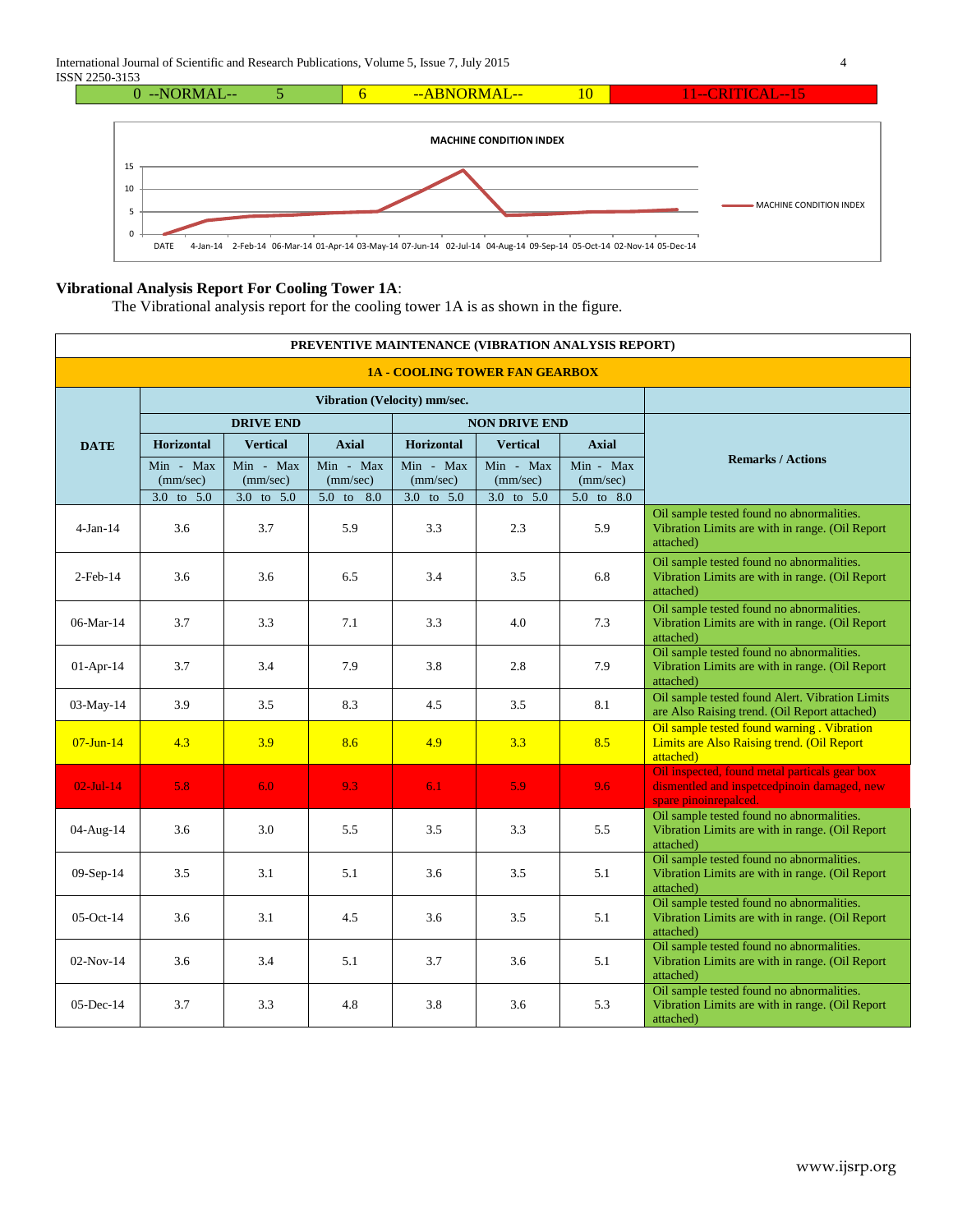International Journal of Scientific and Research Publications, Volume 5, Issue 7, July 2015 5 ISSN 2250-3153



## Oil Analysis Report For Cooling Tower 1B:

The Oil analysis report for the cooling tower 1B is as shown in the table 2.

| PREVENTIVE MAINTENANCE (OIL ANALYSIS REPORT) |                                |                                                                                                        |  |  |
|----------------------------------------------|--------------------------------|--------------------------------------------------------------------------------------------------------|--|--|
| <b>DATE</b>                                  | <b>MACHINE CONDITION INDEX</b> | <b>Remarks / Actions</b>                                                                               |  |  |
| $4-Jan-14$                                   | 3                              | Oil sample tested found no abnormalities. Vibration Limits are with in<br>range. (Oil Report attached) |  |  |
| $2$ -Feb-14                                  | 3.2                            | Oil sample tested found no abnormalities. Vibration Limits are with in<br>range. (Oil Report attached) |  |  |
| $06$ -Mar-14                                 | 3.3                            | Oil sample tested found no abnormalities. Vibration Limits are with in<br>range. (Oil Report attached) |  |  |
| $01-Apr-14$                                  | 3.5                            | Oil sample tested found no abnormalities. Vibration Limits are with in<br>range. (Oil Report attached) |  |  |
| 03-May-14                                    | 3.55                           | Oil sample tested found no abnormalities. Vibration Limits are with in<br>range. (Oil Report attached) |  |  |
| $07 - Jun - 14$                              | $\overline{4}$                 | Oil sample tested found no abnormalities. Vibration Limits are with in<br>range. (Oil Report attached) |  |  |
| $02$ -Jul-14                                 | 4.5                            | Oil sample tested found no abnormalities. Vibration Limits are with in<br>range. (Oil Report attached) |  |  |
| 04-Aug-14                                    | 5                              | Oil sample tested found no abnormalities. Vibration Limits are with in<br>range. (Oil Report attached) |  |  |
| $09-Sep-14$                                  | 5.1                            | Oil sample tested found no abnormalities. Vibration Limits are with in<br>range. (Oil Report attached) |  |  |
| $05$ -Oct-14                                 | 5                              | Oil sample tested found no abnormalities. Vibration Limits are with in<br>range. (Oil Report attached) |  |  |
| $02-Nov-14$                                  | 5.1                            | Oil sample tested found no abnormalities. Vibration Limits are with in<br>range. (Oil Report attached) |  |  |
| 05-Dec-14                                    | 5.5                            | Oil sample tested found no abnormalities. Vibration Limits are with in<br>range. (Oil Report attached) |  |  |

Table 2: MACHINE CONDITION INDEX ACCORDING TO ISO ISO 4406-1996  $0$  --NORMAL-- 5 6 --ABNORMAL-- 10



Vibrational Analysis Report For Cooling Tower 1B:

The Vibrational analysis report for the cooling tower 1B is as shown in the figure.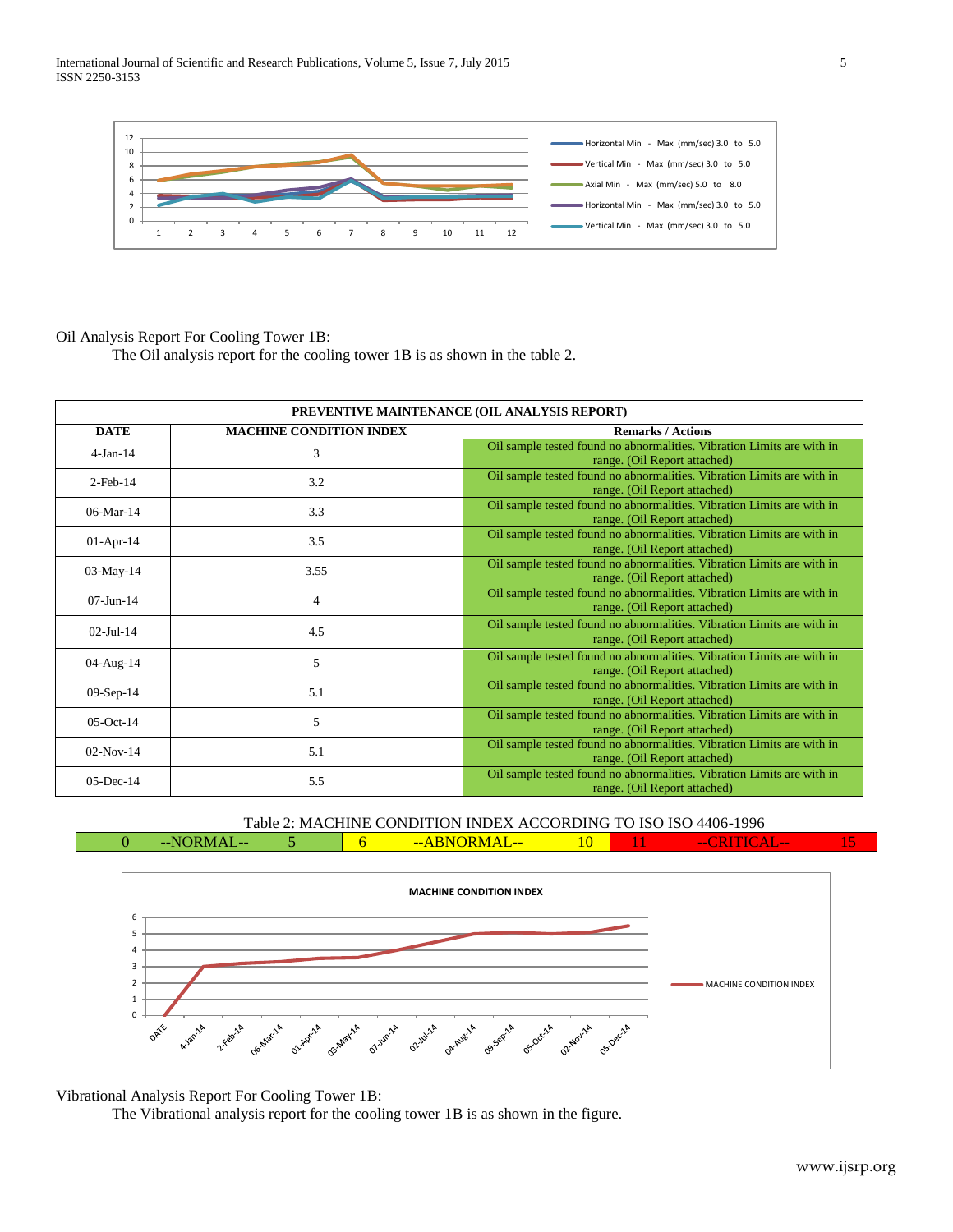| PREVENTIVE MAINTENANCE (VIBRATION ANALYSIS REPORT) |                       |                       |                       |                       |                       |                       |                                                                                                           |
|----------------------------------------------------|-----------------------|-----------------------|-----------------------|-----------------------|-----------------------|-----------------------|-----------------------------------------------------------------------------------------------------------|
| <b>1A - COOLING TOWER FAN GEARBOX</b>              |                       |                       |                       |                       |                       |                       |                                                                                                           |
| Vibration (Velocity) mm/sec.                       |                       |                       |                       |                       |                       |                       |                                                                                                           |
|                                                    | <b>DRIVE END</b>      |                       |                       | <b>NON DRIVE END</b>  |                       |                       |                                                                                                           |
| <b>DATE</b>                                        | <b>Horizontal</b>     | <b>Vertical</b>       | <b>Axial</b>          | <b>Horizontal</b>     | <b>Vertical</b>       | <b>Axial</b>          |                                                                                                           |
|                                                    | Min - Max<br>(mm/sec) | Min - Max<br>(mm/sec) | Min - Max<br>(mm/sec) | Min - Max<br>(mm/sec) | Min - Max<br>(mm/sec) | Min - Max<br>(mm/sec) | <b>Remarks / Actions</b>                                                                                  |
|                                                    | 3.0 to 5.0            | 3.0 to 5.0            | 5.0 to 8.0            | 3.0 to 5.0            | 3.0 to 5.0            | 5.0 to 8.0            |                                                                                                           |
| $4-Jan-14$                                         | 3.1                   | 3.4                   | 5.6                   | 3.4                   | 3.6                   | 5.9                   | Oil sample tested found no abnormalities.<br>Vibration Limits are with in range. (Oil Report<br>attached) |
| $2$ -Feb-14                                        | 3.5                   | 3.6                   | 5.8                   | 3.6                   | 3.7                   | 5.9                   | Oil sample tested found no abnormalities.<br>Vibration Limits are with in range. (Oil Report<br>attached) |
| 06-Mar-14                                          | 3.7                   | 3.5                   | 6.0                   | 3.5                   | 3.6                   | 6.0                   | Oil sample tested found no abnormalities.<br>Vibration Limits are with in range. (Oil Report<br>attached) |
| $01-Apr-14$                                        | 3.8                   | 3.7                   | 6.1                   | 3.7                   | 3.6                   | 5.9                   | Oil sample tested found no abnormalities.<br>Vibration Limits are with in range. (Oil Report<br>attached) |
| $03-May-14$                                        | 3.8                   | 3.6                   | 6.0                   | 3.6                   | 3.8                   | 6.0                   | Oil sample tested found no abnormalities.<br>Vibration Limits are with in range. (Oil Report<br>attached) |
| $07 - Jun - 14$                                    | 3.3                   | 3.5                   | 5.9                   | 3.5                   | 3.8                   | 6.1                   | Oil sample tested found no abnormalities.<br>Vibration Limits are with in range. (Oil Report<br>attached) |
| $02 -$ Jul-14                                      | 3.5                   | 3.7                   | 6.2                   | 3.7                   | 3.7                   | 6.1                   | Oil sample tested found no abnormalities.<br>Vibration Limits are with in range. (Oil Report<br>attached) |
| 04-Aug-14                                          | 3.9                   | 3.4                   | 6.1                   | 3.4                   | 3.5                   | 5.9                   | Oil sample tested found no abnormalities.<br>Vibration Limits are with in range. (Oil Report<br>attached) |
| $09-Sep-14$                                        | 3.9                   | 3.6                   | 6.0                   | 3.6                   | 3.6                   | 5.9                   | Oil sample tested found no abnormalities.<br>Vibration Limits are with in range. (Oil Report<br>attached) |
| $05$ -Oct-14                                       | 3.8                   | 3.6                   | 6.0                   | 3.6                   | 3.8                   | 6.0                   | Oil sample tested found no abnormalities.<br>Vibration Limits are with in range. (Oil Report<br>attached) |
| $02-Nov-14$                                        | 3.8                   | 3.6                   | 6.0                   | 3.6                   | 3.6                   | 6.1                   | Oil sample tested found no abnormalities.<br>Vibration Limits are with in range. (Oil Report<br>attached) |
| $0.5 - Dec-14$                                     | 3.8                   | 3.8                   | 6.2                   | 3.6                   | 3.7                   | 6.0                   | Oil sample tested found no abnormalities.<br>Vibration Limits are with in range. (Oil Report<br>attached) |



## V. CONCLUSION

Condition monitoring of the gear box fo the cooling tower through wear debris analysis and vibration analysis yielded the same